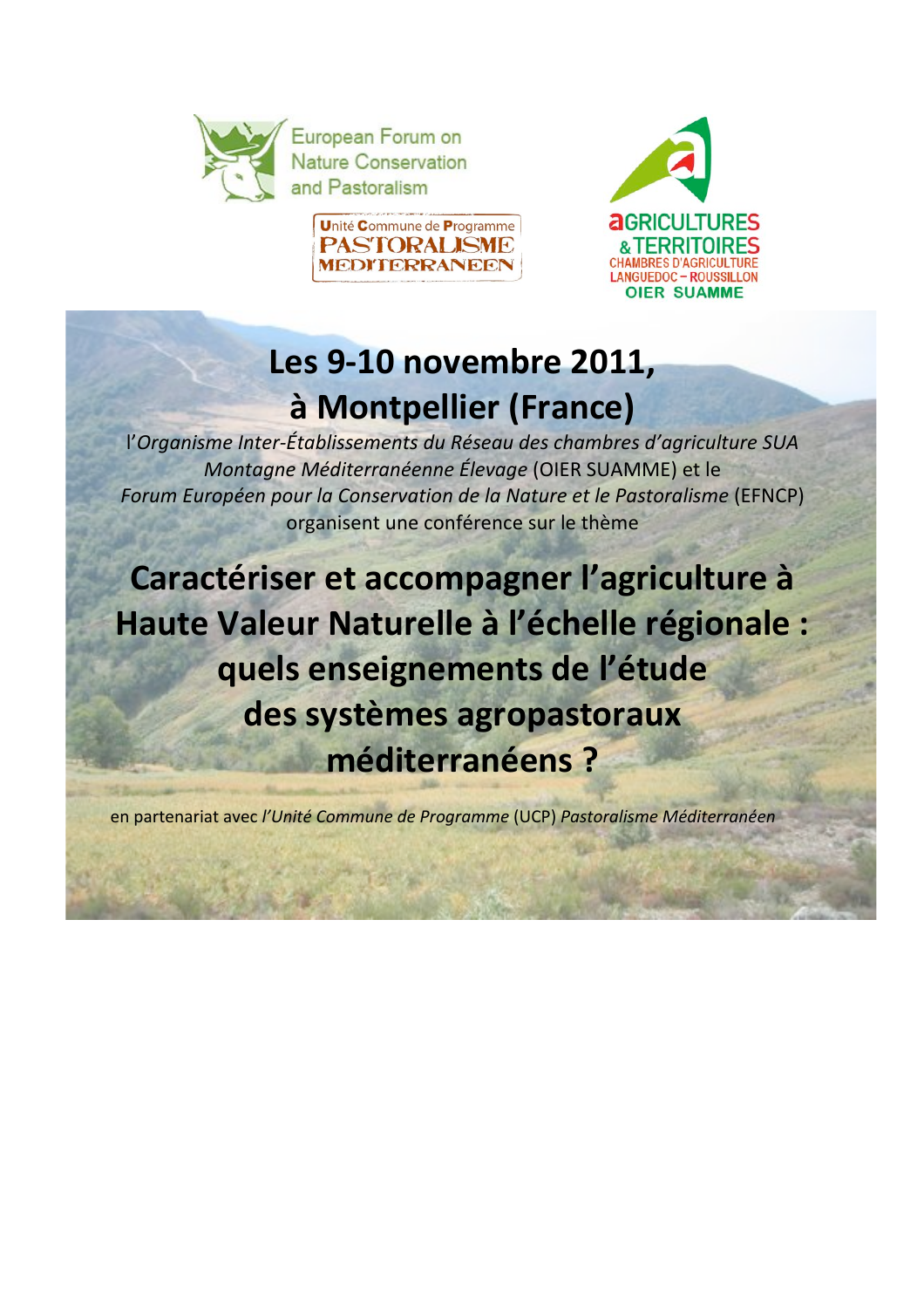## Contexte et objectifs du séminaire

Depuis plus de 15 ans, les travaux relatifs à l'agriculture à Haute Valeur Naturelle s'attachent à comprendre la manière de prendre en compte les enjeux associés au maintien de la biodiversité à l'échelle de territoires agricoles européens. La communication de la Commission Européenne sur les perspectives de la PAC 2014-2020 de novembre 2010 l'identifie comme un axe stratégique pour le second pilier.

Dans ce contexte, on assiste à une montée en puissance des travaux et réflexions relatifs à l'agriculture HVN :

- au plan européen, avec le développement de travaux de caractérisation des zones et des systèmes à HVN dans différents pays d'Europe (notamment dans l'optique de l'évaluation des plans de développement rural) et des réflexions sur les services rendus par les systèmes agricoles HVN :
- au plan national, avec les réseaux engagés dans des travaux de caractérisation à l'échelle de plusieurs zones (OIER SUAMME, réseau des Parcs Nationaux de France, plusieurs PNR, programme CASDAR HVN Chambres d'Agriculture/PNF/GIS-Alpes-Nord), posant la question de l'articulation local/régional/national.

Si sa place formelle dans la future PAC n'est pas établie, au-delà de sa fonction d'indicateur d'évaluation des plans de développement ruraux, les enjeux et les approches que posent l'agriculture HVN demeurent.

Le séminaire de Montpellier s'inscrit dans cette perspective, en mettant l'accent sur les enjeux de caractérisation et d'intervention à l'échelle régionale. Quels enjeux d'intervention publique ressortent pour renforcer la bonne gestion de la biodiversité par l'agriculture à l'échelle de grandes zones géographiques (parcours pastoraux, mosaïque cultures-forêt,...) ?

Ces questions seront illustrées par des exemples méditerranéens. Le thème principal qui servira de support à la réflexion est issu d'une entrée géographique régionale : les parcours extensifs des exploitations et les parcours collectifs. Pour autant d'autres approches agricoles pourront être abordées, par exemple autour de la contribution des productions extensives à la biodiversité dans des contextes de complémentarité agriculture-élevage et/ou dans des mosaïques paysagères complexes.

Les attendus du séminaire sont doubles :

- offrir des éléments d'information sur l'avancement des travaux relatifs à l'agriculture HVN, en France et en Europe ;

- identifier les pistes d'intervention en faveur des systèmes agraires HVN à l'échelle régionale (PAC & MAE, Natura 2000, PRAD, Trame Verte et Bleue...), au regard des travaux de caractérisation entrepris.

#### **Public visé**

Le séminaire impliquera des participants intervenant à différents niveaux : local/régional (en zone méditerranéenne et au-delà) ; national et européen (réseau du Forum et partenariat du programme Interreg III C « Pastomed »).